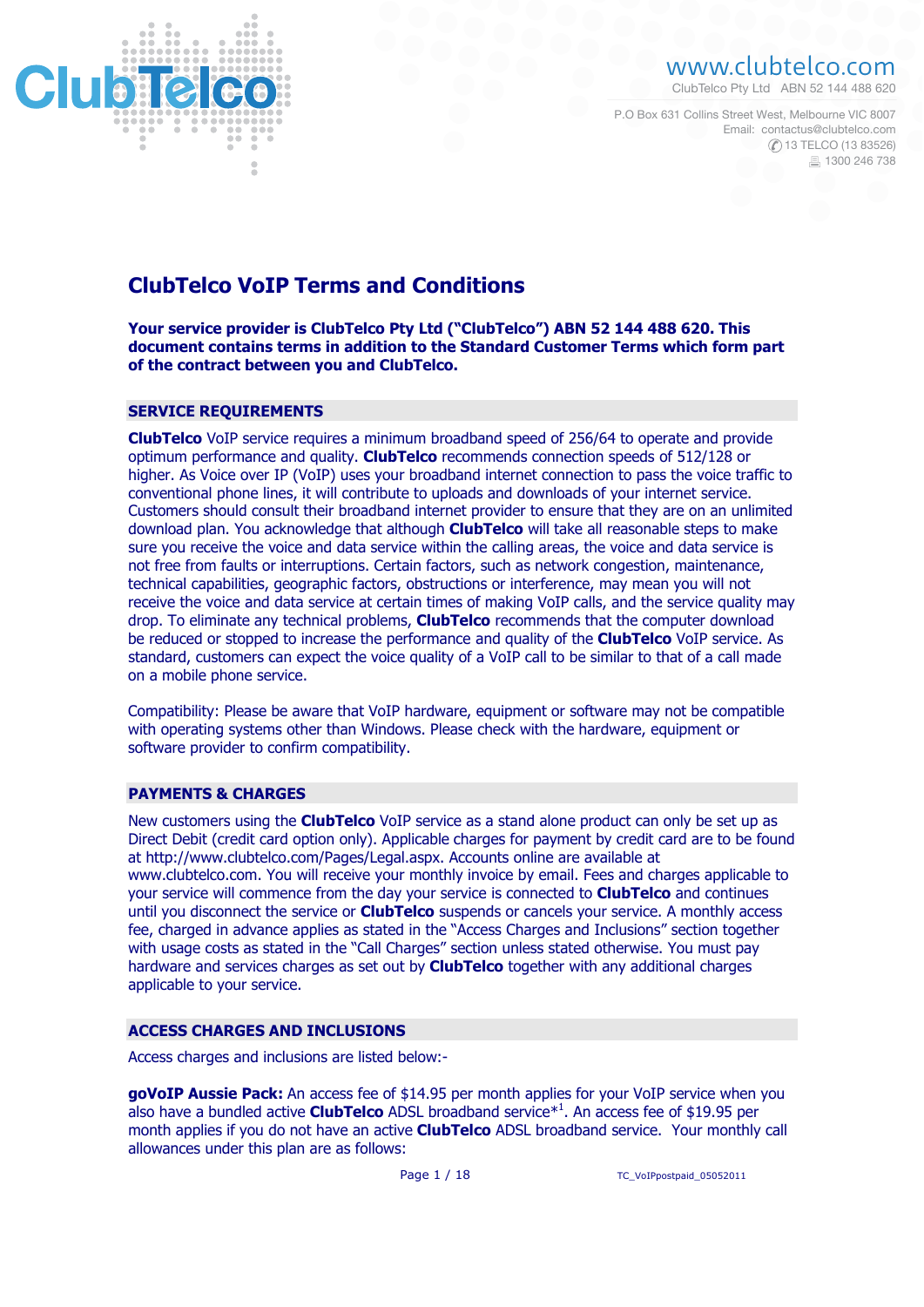## o 600 local / national calls AND

o 100 calls or 500 minutes to Australian mobiles (whichever occurs first), Where your calls exceed any of the allowances above, then the standard VoIP rate of 9.9c per call

for local / national calls and 24.9c per minute for calls to Australian mobiles applies to these additional calls.

We also reserve the right to suspend your service under our Fair Use policy, located in the section titled "Fair Use Policy".

International calls are not subject to our Fair Use policy. A complete list of call charges to international destinations is listed on www.clubtelco.com

Please note that additional charges will apply for calls made to Premium Services and Special Numbers. Examples of Premium Services include calls to horoscope lines, voting lines and dating services. Examples of Special Numbers are calls to 1300, 1800, 13, 1902 and Advice and Assistance numbers (such as Directory Assistance) within Australia and the equivalent of these numbers in international destinations. 13 and 1300 numbers are charged at 25c per call while 1800 calls incur no call charges.

Maximum call duration is four hours, followed by automated call disconnection.

\*1 **Minimum total bundled cost per month** from: \$44.90 (including the goVoIP Aussie Pack and the **ClubTelco** Express 256/64 broadband plan)

**goVoIP Aussie Plus Pack:** An access fee of \$24.95 per month applies for your VoIP service when you also have a bundled active **ClubTelco** ADSL broadband service\*1 . An access fee of \$29.95 per month applies if you do not have an active **ClubTelco** ADSL broadband service. Your monthly call allowances under this plan are as follows:

o 1000 local / national calls AND

o 200 calls or 700 minutes to Australian mobiles (whichever occurs first),

Where your calls exceed any of the allowances above, then the standard VoIP rate of 9.9c per call for local / national calls and 24.9c per minute for calls to Australian mobiles applies to these additional calls.

We also reserve the right to suspend your service under our Fair Use policy, located in the section titled "Fair Use Policy".

International calls are not subject to our Fair Use policy. A complete list of call charges to international destinations is listed on www.clubtelco.com

Please note that additional charges will apply for calls made to Premium Services and Special Numbers. Examples of Premium Services include calls to horoscope lines, voting lines and dating services. Examples of Special Numbers are calls to 1300, 1800, 13, 1902 and Advice and Assistance numbers (such as Directory Assistance) within Australia and the equivalent of these numbers in international destinations. 13 and 1300 numbers are charged at 25c per call while 1800 calls incur no call charges.

Maximum call duration is four hours, followed by automated call disconnection.

\*1 **Minimum total bundled cost per month** from: \$54.90 (including the goVoIP Aussie Plus Pack and the **ClubTelco** Express 256/64 broadband plan)

goVoIP World Pack: An access fee of \$14.95<sup>\*1</sup> per month applies for your VoIP service when you also have a bundled active **ClubTelco** ADSL broadband service\*1 . An access fee of \$19.95 per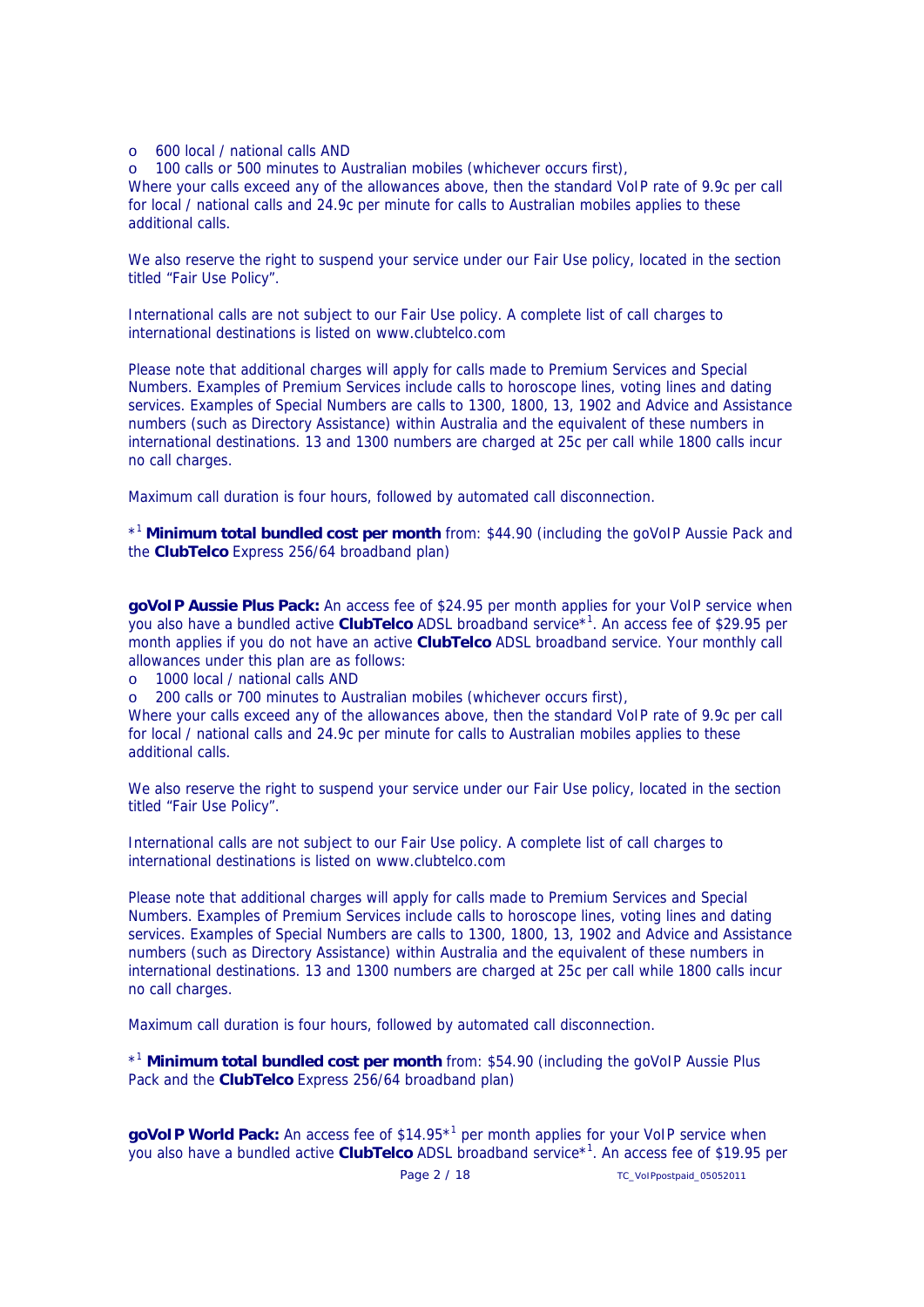month applies if you do not have an active **ClubTelco** ADSL broadband service. In any billing month, under this plan, you have an allowance of up to 100 calls or 3,000 minutes (whichever occurs first) to eligible international destinations at the applicable per call rates. Where your calls exceed this allowance, then you will be charged standard international VoIP rates.

We also reserve the right to suspend your service under our Fair Use policy, located in the section titled "Fair Use Policy".

The standard VoIP rate for local / national calls, is 9.9c per call. The standard VoIP rate for calls to Australian mobiles is 24.9c per minute. These call types are charged in addition to the monthly access fee.

Details on international destinations and surcharges are located in the section titled "Call Charges". A complete list of call charges to international destinations is listed on www.clubtelco.com

Please note that additional charges will apply for calls made to Premium Services and Special Numbers. Examples of Premium Services include calls to horoscope lines, voting lines and dating services. Examples of Special Numbers are calls to 1300, 1800, 13, 1902 and Advice and Assistance numbers (such as Directory Assistance) within Australia and the equivalent of these numbers in international destinations. 13 and 1300 numbers are charged at 25c per call while 1800 calls incur no call charges.

Maximum call duration is four hours, followed by automated call disconnection.

\*1 **Minimum total bundled cost per month** from: \$44.90 (including the goVoIP World Pack and the **ClubTelco** Express 256/64 broadband plan)

**goVoIP Aussie Biz Plus Pack:** An access fee of \$32.95 per month applies for your VoIP service when you also have a bundled active **ClubTelco** ADSL broadband service\*1 . An access fee of \$37.95 per month applies if you do not have an active **ClubTelco** ADSL broadband service.

Your monthly call allowances under this plan are as follows:

- o 1400 local / national calls AND
- o 200 calls or 700 minutes to Australian mobiles (whichever occurs first),

Where your calls exceed any of the allowances above, then the standard VoIP rate of 9.9c per call for local / national calls and 24.9c per minute for calls to Australian mobiles applies to these additional calls. Standard international VoIP rates apply to calls made.

We also reserve the right to suspend your service under our Fair Use policy, located in the section titled "Fair Use Policy".

International calls are not subject to our Fair Use policy. A complete list of call charges to international destinations is listed on www.clubtelco.com

Please note that additional charges will apply for calls made to Premium Services and Special Numbers. Examples of Premium Services include calls to horoscope lines, voting lines and dating services. Examples of Special Numbers are calls to 1300, 1800, 13, 1902 and Advice and Assistance numbers (such as Directory Assistance) within Australia and the equivalent of these numbers in international destinations. 13 and 1300 numbers are charged at 25c per call while 1800 calls incur no call charges.

Maximum call duration is four hours, followed by automated call disconnection.

\*1 **Minimum total bundled cost per month** from: \$62.90 (including the goVoIP Aussie Biz Plus Pack and the **ClubTelco** Express 256/64 broadband plan)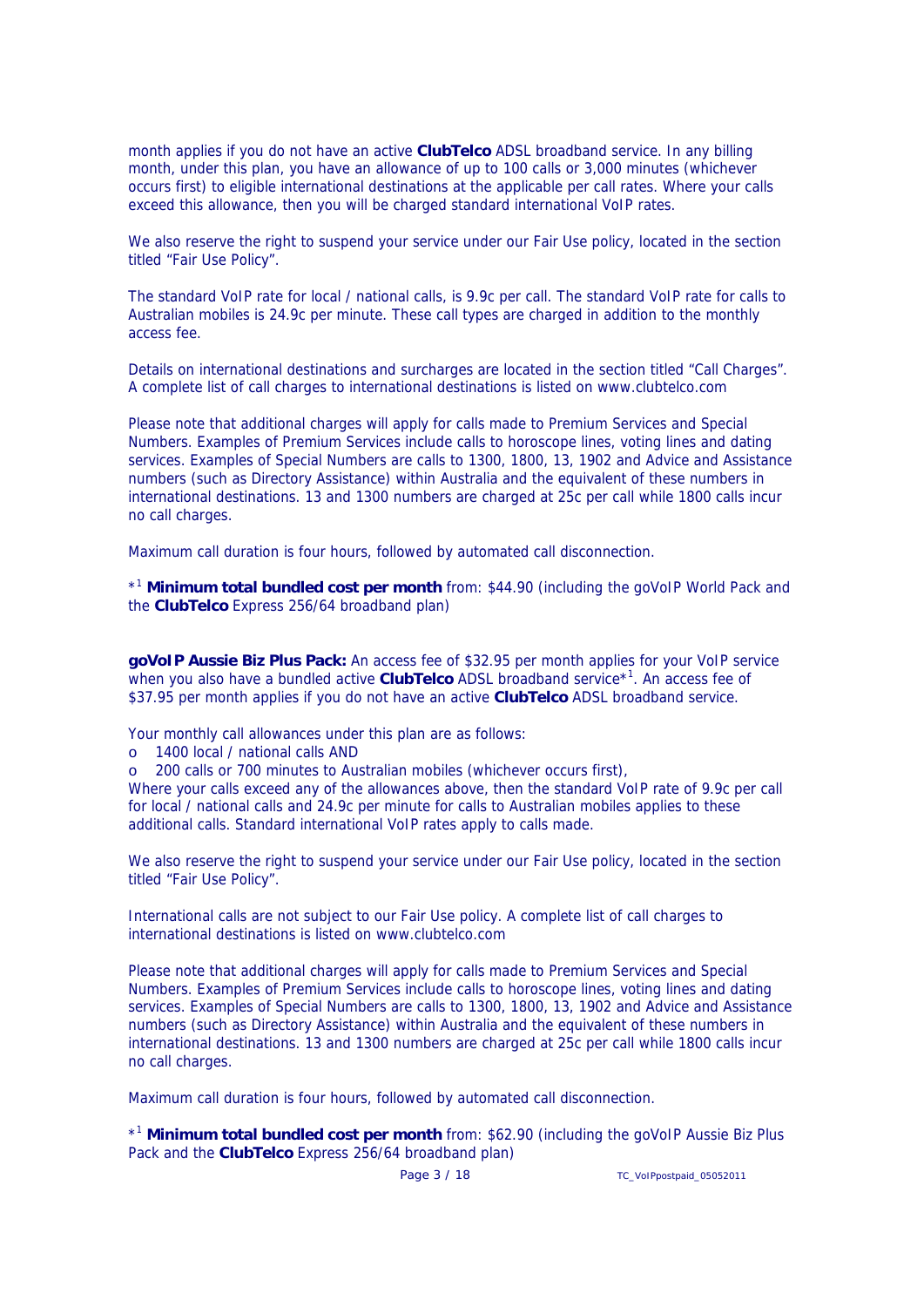**goVoIP Biz World Pack:** An access fee of \$24.95 per month applies for your VoIP service when you also have a bundled active **ClubTelco** ADSL broadband service\*1 . An access fee of \$29.95 per month applies if you do not have an active **ClubTelco** ADSL broadband service. In any billing month, you have an allowance of up to 200 calls or 5,000 minutes (whichever occurs first) to eligible international destinations at the applicable per call rates. Where your calls exceed this allowance, then you will be charged standard international VoIP rates.

We also reserve the right to suspend your service under our Fair Use policy, located in the section titled "Fair Use Policy".

The standard VoIP rate for local / national calls, is 9.9c per call. The standard VoIP rate for calls to Australian mobiles is 24.9c per minute. These call types are charged in addition to the monthly access fee.

Details on international destinations and surcharges are located in the section titled "Call Charges". A complete list of call charges to international destinations is listed on www.clubtelco.com

Please note that additional charges will apply for calls made to Premium Services and Special Numbers. Examples of Premium Services include calls to horoscope lines, voting lines and dating services. Examples of Special Numbers are calls to 1300, 1800, 13, 1902 and Advice and Assistance numbers (such as Directory Assistance) within Australia and the equivalent of these numbers in international destinations. 13 and 1300 numbers are charged at 25c per call while 1800 calls incur no call charges.

Maximum call duration is four hours, followed by automated call disconnection.

\*1 **Minimum total bundled cost per month** from: \$54.90 (including the goVoIP Biz World Pack and the **ClubTelco** Express 256/64 broadband plan)

**goVoIP Aussie & World Pack :** An access fee of \$24.90 per month applies for your VoIP service when you also have a bundled active **ClubTelco** ADSL broadband service<sup>\*1</sup>. An access fee of \$29.90 per month applies if you do not have an active **ClubTelco** ADSL broadband service. Your monthly calling allowances are as follows:

- o 600 local / national calls AND
- o 100 calls or 500 minutes to Australian mobiles (whichever occurs first), AND
- o 100 calls or 3,000 minutes to eligible international destinations (whichever occurs first) at the applicable per call rates,

Where your calls exceed any of the allowances above, then the standard VoIP rate of 9.9c per call for local / national calls and 24.9c per minute for calls to Australian mobiles and standard international VoIP rates apply to these additional calls.

We also reserve the right to suspend your service under our Fair Use policy, located in the section titled "Fair Use Policy".

Details on international destinations and surcharges are located in the section titled "Call Charges". A complete list of call charges to international destinations is listed on www.clubtelco.com

Please note that additional charges will apply for calls made to Premium Services and Special Numbers. Examples of Premium Services include calls to horoscope lines, voting lines and dating services. Examples of Special Numbers are calls to 1300, 1800, 13, 1902 and Advice and Assistance numbers (such as Directory Assistance) within Australia and the equivalent of these numbers in international destinations. 13 and 1300 numbers are charged at 25c per call while 1800 calls incur no call charges.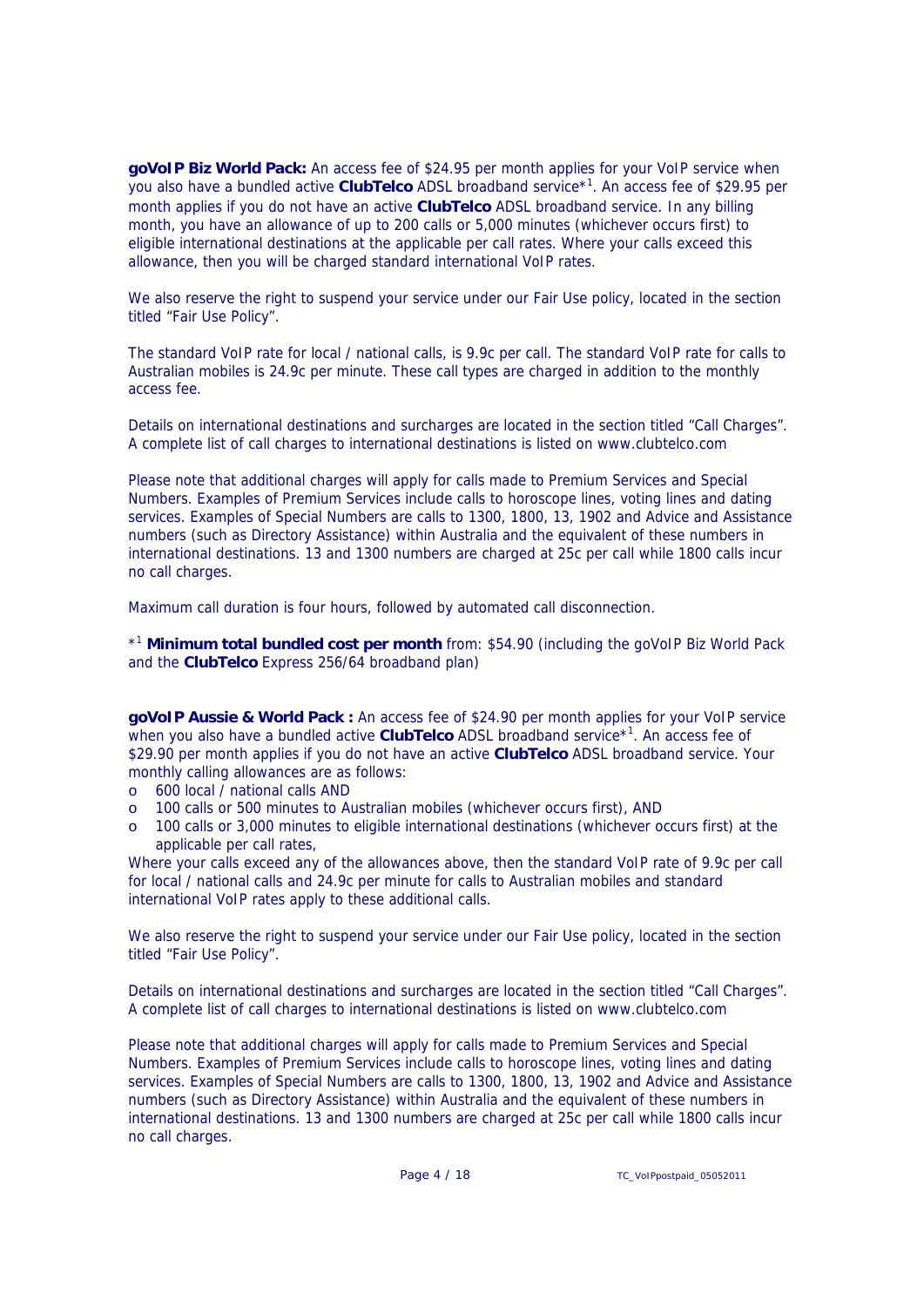Maximum call duration is four hours, followed by automated call disconnection.

\*1 **Minimum total bundled cost per month** from: \$54.85 (including the goVoIP Aussie & World Pack and the **ClubTelco** Express 256/64 broadband plan)

**goVoIP Aussie Plus & World Pack :** An access fee of \$34.90 per month applies for your VoIP service when you also have a bundled active **ClubTelco** ADSL broadband service<sup>\*1</sup>. An access fee of \$39.90 per month applies if you do not have an active **ClubTelco** ADSL broadband service. Your monthly calling allowances under this plan are as follows:

- o 1000 local / national calls AND
- o 200 calls or 700 minutes to Australian mobiles (whichever occurs first), AND
- o 100 calls or 3,000 minutes to eligible international destinations (whichever occurs first) at the applicable per call rates

Where your calls exceed any of the allowances above, then the standard VoIP rate of 9.9c per call for local / national calls and 24.9c per minute for calls to Australian mobiles, and standard international VoIP rates apply to these additional calls.

We also reserve the right to suspend your service under our Fair Use policy, located in the section titled "Fair Use Policy".

Details on international destinations and surcharges are located in the section titled "Call Charges". A complete list of call charges to international destinations is listed on www.clubtelco.com

Please note that additional charges will apply for calls made to Premium Services and Special Numbers. Examples of Premium Services include calls to horoscope lines, voting lines and dating services. Examples of Special Numbers are calls to 1300, 1800, 13, 1902 and Advice and Assistance numbers (such as Directory Assistance) within Australia and the equivalent of these numbers in international destinations. 13 and 1300 numbers are charged at 25c per call while 1800 calls incur no call charges.

Maximum call duration is four hours, followed by automated call disconnection.

\*1 **Minimum total bundled cost per month** from: \$64.85 (including the goVoIP Aussie Plus & World Pack and the **ClubTelco** Express 256/64 broadband plan)

**goVoIP Aussie Biz Plus & Biz World Pack :** An access fee of \$52.90 per month applies for your VoIP service when you also have a bundled active **ClubTelco** ADSL broadband service\*1 . An access fee of \$57.90 per month applies if you do not have an active **ClubTelco** ADSL broadband service. Your monthly calling allowances under this plan are as follows:

- o 1400 local / national calls AND
- o 200 calls or 700 minutes to Australian mobiles (whichever occurs first), AND
- o 200 calls or 5,000 minutes to eligible international destinations (whichever occurs first) at the applicable per call rates.

Where your calls exceed any of the allowances above, then the standard VoIP rate of 9.9c per call for local / national calls and 24.9c per minute for calls to Australian mobiles, and standard international VoIP rates applies to these additional calls.

We also reserve the right to suspend your service under our Fair Use policy, located in the section titled "Fair Use Policy".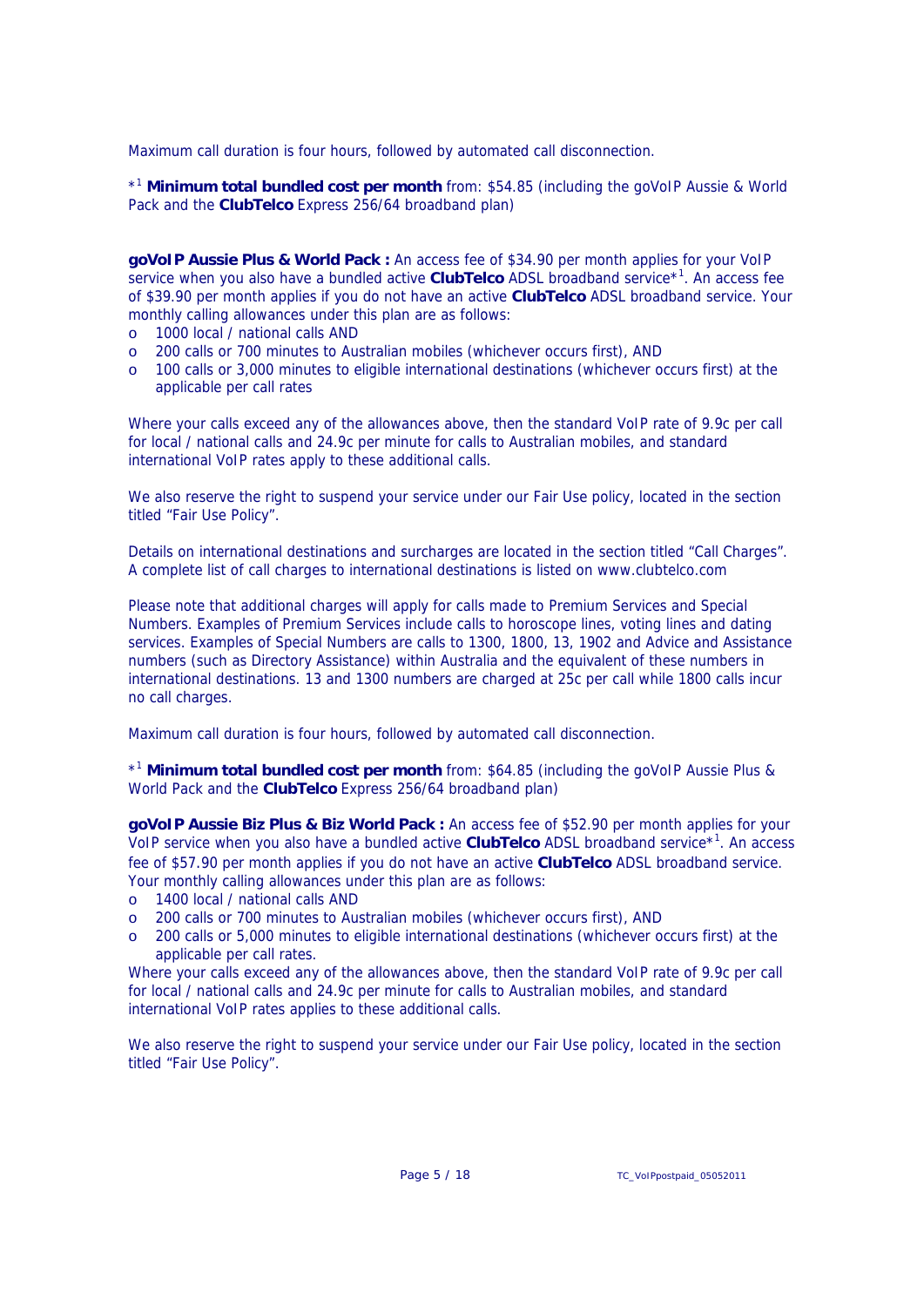Details on international destinations and surcharges are located in the section titled "Call Charges". A complete list of call charges to international destinations is listed on www.clubtelco.com

Please note that additional charges will apply for calls made to Premium Services and Special Numbers. Examples of Premium Services include calls to horoscope lines, voting lines and dating services. Examples of Special Numbers are calls to 1300, 1800, 13, 1902 and Advice and Assistance numbers (such as Directory Assistance) within Australia and the equivalent of these numbers in international destinations. 13 and 1300 numbers are charged at 25c per call while 1800 calls incur no call charges.

Maximum call duration is four hours, followed by automated call disconnection.

\*1 **Minimum total bundled cost per month** from: \$82.85 (including the goVoIP Aussie Biz Plus & Biz World Pack and the **ClubTelco** Express 256/64 broadband plan)

**goVoIP Aussie Biz Pack:** An access fee of \$24.95 per month applies for your VoIP service when you also have a bundled active **ClubTelco** ADSL broadband service\*1 . An access fee of \$29.95 per month applies if you do not have an active **ClubTelco** ADSL broadband service. Your monthly calling allowances under this plan are as follows:

- o 1000 local / national calls AND
- o 200 calls or 700 minutes to Australian mobiles (whichever occurs first),

Where your calls exceed any of the allowances above, then the standard VoIP rate of 9.9c per call for local / national calls and 24.9c per minute for calls to Australian mobiles applies to these additional calls.

We also reserve the right to suspend your service under our Fair Use policy, located in the section titled "Fair Use Policy".

Details on international destinations and surcharges are located in the section titled "Call Charges". International calls are not subject to our Fair Use policy. A complete list of call charges to international destinations is listed on www.clubtelco.com

Please note that additional charges will apply for calls made to Premium Services and Special Numbers. Examples of Premium Services include calls to horoscope lines, voting lines and dating services. Examples of Special Numbers are calls to 1300, 1800, 13, 1902 and Advice and Assistance numbers (such as Directory Assistance) within Australia and the equivalent of these numbers in international destinations. 13 and 1300 numbers are charged at 25c per call while 1800 calls incur no call charges.

Maximum call duration is four hours, followed by automated call disconnection.

\*1 **Minimum total bundled cost per month** from: \$54.90 (including the goVoIP Aussie Biz Pack and the **ClubTelco** Express 256/64 broadband plan)

**goVoIP Aussie Anywhere Pack:** An access fee of \$24.95 per month applies for your VoIP service when you also have a bundled active **ClubTelco** ADSL broadband service<sup>\*1</sup>. An access fee of \$29.95 per month applies if you do not have an active **ClubTelco** ADSL broadband service.

Your monthly call allowances under this plan are as follows:

- o 600 local / national calls consumed through the VoIP account AND
- o 200 calls or 700 minutes (whichever occurs first), able to be consumed in any combination of:
	- o Calls to Aussie Mobiles from the VoIP service and/or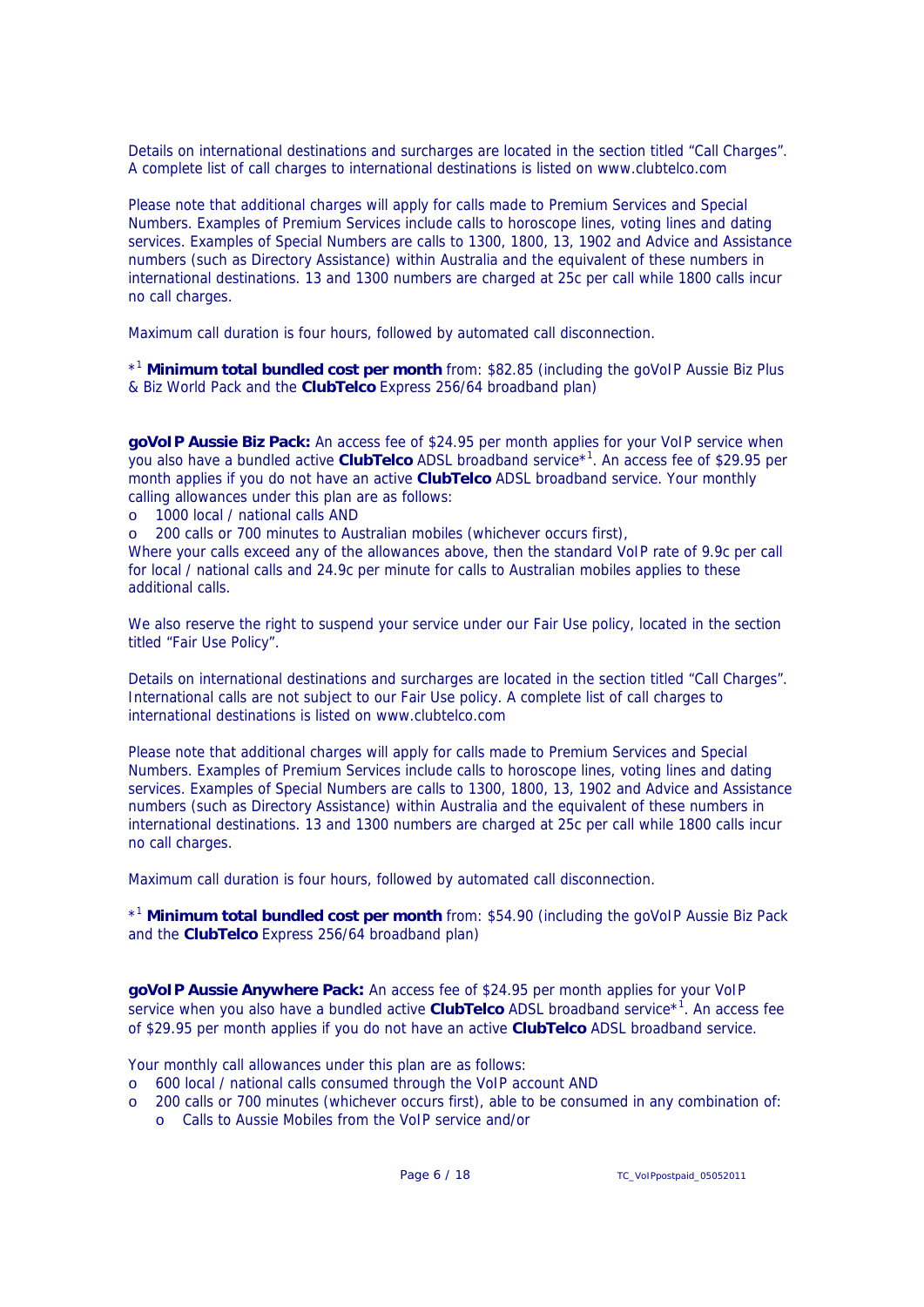o Calls from your linked **ClubTelco** mobile to any local, national or mobile number in Australia (excluding 1300/1800/1900 and other premium and special service numbers)

\***1 Minimum total bundled cost per month** from: \$54.90 (including the goVoIP Aussie Anywhere Pack and the **ClubTelco** Express 256/64 broadband plan)

Where your calls exceed any of the allowances above, then:

- o Additional local and national calls using the VoIP access method are charged at 9.9c per call
- o Additional calls to Aussie mobiles using the VoIP access method are charged at 24.9c per minute
- o Additional local calls, national calls and calls to Aussie mobiles using the Mobile access method are charged at 24.9c per minute

Other mobile originated call types are not included in your calling allowances and will be charged as shown below:-

| <b>Call Type</b>                | <b>Linked Mobile Calling Fees</b>    |  |
|---------------------------------|--------------------------------------|--|
| <b>Text Messages (SMS)</b>      | 12.5c each (national, international) |  |
| Picture Messages (MMS)          | 80c each                             |  |
| Video Messages (Video MMS)      | 80 <sub>c</sub> each                 |  |
| <b>Video Calls</b>              | $$1.00$ per minute + 30c flagfall    |  |
| <b>Voicemail Deposit</b>        | No charge                            |  |
| <b>Voicemail Retrieval</b>      | 20c per minute                       |  |
| 1800, 13/1300                   | 20c per minute + 30c flagfall        |  |
| Ships at Sea                    | \$5.00 per minute + 30c flagfall     |  |
| <b>Inmarsat Calls</b>           | $$8.00$ per minute + 30c flagfall    |  |
| <b>Satellite Networks Calls</b> | \$7.50 per minute + 30c flagfall     |  |
| <b>Premium Calls and SMS</b>    | As per Premium Service Provider      |  |

| <b>Other Usage</b>                          | <b>Linked Mobile Usage Fees</b>       |  |
|---------------------------------------------|---------------------------------------|--|
| Data (within Australia)                     | 10c per MB (charged in 1MB blocks)    |  |
| Data roaming (outside Australia)            | \$11 per MB (charged in 50kb blocks)  |  |
| Blackberry data (within Australia)          | \$4 per MB (charged in 50kb blocks)   |  |
| Blackberry Long Session (within Australia)  | \$4 per MB (charged in 1MB blocks)    |  |
| Blackberry data roaming (outside Australia) | \$32 per MB                           |  |
| Calls to 122, 123 (Directory)               | 20c per minute + 30c flagfall         |  |
| <b>THRUConnect</b>                          | \$2.00 Call connection fee (flagfall) |  |
| <b>SMS Delivery Report</b>                  | 12.5c per message                     |  |
| Short Dial Codes (1210 - 1213/ 1218/ 1219)  | 20 $c$ per minute $+$ 30 $c$ flagfall |  |
| <b>Call Diversions</b>                      | 20 $c$ per minute $+$ 30 $c$ flagfall |  |

VoIP originated 13 and 1300 numbers are charged at 25c per call while 1800 calls incur no call charges.

## **Other Information**

o There is a maximum of 2 Aussie Anywhere plans per customer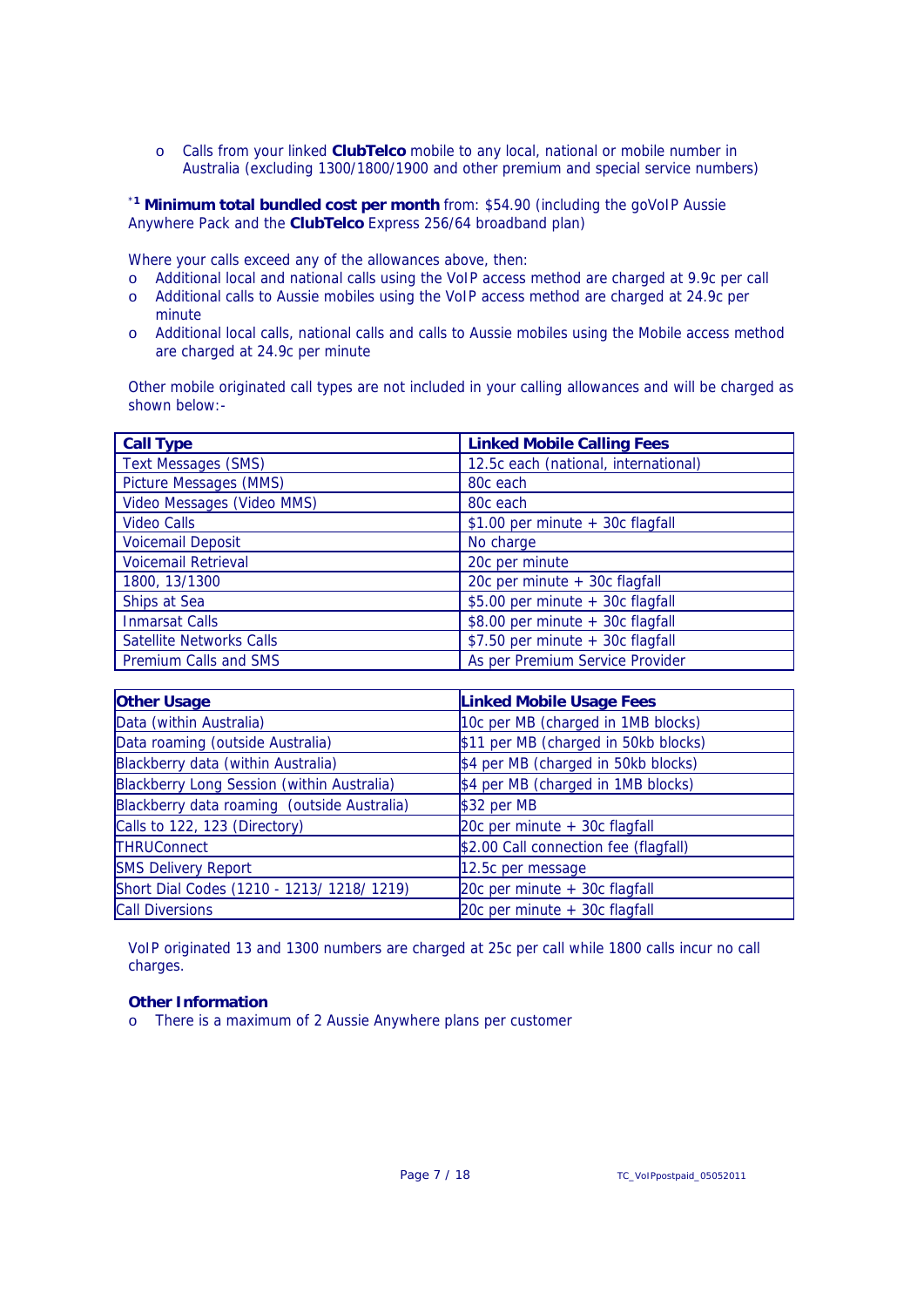- o We also reserve the right to suspend your service under our Fair Use policy, located in the section titled "Fair Use Policy".
- o VoIP originated international calls are not subject to our Fair Use policy. A complete list of call charges to international destinations is listed on www.clubtelco.com
- o Mobile originated international calls are charged from 3.5c per minute + 30c flagfall. A complete list of call charges to international destinations is listed on www.clubtelco.com
- o Please note that additional charges will apply for calls made to Premium Services and Special Numbers. Examples of Premium Services include calls to horoscope lines, voting lines and dating services. Examples of Special Numbers are calls to 1300, 1800, 13, 1902 and Advice and Assistance numbers (such as Directory Assistance) within Australia and the equivalent of these numbers in international destinations.
- o Maximum call duration is four hours, followed by automated call disconnection.
- o You can view your Monthly plan usage in MyAccount:
	- o Your mobile calls can take a number of days before they show in MyAccount, whereas your VoIP calls should appear in MyAccount within one day.
	- o We use the date the call is made to calculate eligible calls included in your Aussie Anywhere or Aussie Anywhere Plus plan and the amount of any remaining call allowances to which you may be entitled.
	- o We will endeavour to send you an email reminder when we calculate that you have reached 80% and 100% of your plan call inclusions but due to the delay in receiving your mobile call records, you may have already exceeded your plan inclusions when you receive our emails.

**goVoIP Aussie Anywhere Plus Pack:** An access fee of \$34.95 per month applies for your VoIP service when you also have a bundled active **ClubTelco** ADSL broadband service<sup>\*1</sup>. An access fee of \$39.95 per month applies if you do not have an active **ClubTelco** ADSL broadband service.

Your monthly call allowances under this plan are as follows:

- o 1,000 local / national calls consumed through the VoIP account AND
- o 300 calls or 900 minutes (whichever comes first), able to be consumed in any combination of:
	- o Calls to Aussie Mobiles from the VoIP service AND
	- o Calls from your linked **ClubTelco** mobile to any local, national or mobile number in Australia (excluding 1300/1800/1900 and other premium and special service numbers)

\*1 **Minimum total bundled cost per month** from: \$64.90 (including the goVoIP Aussie Anywhere Plus Pack and the **ClubTelco** Express 256/64 broadband plan)

Where your calls exceed any of the allowances above, then:

- o Additional local and national calls using the VoIP access method are charged at 9.9c per call
- o Additional calls to Aussie mobiles using the VoIP access method are charged at 24.9c per minute
- o Additional local calls, national calls and calls to Aussie mobiles using the Mobile access method are charged at 24.9c per minute

Other mobile originated call types are not included in your calling allowances and will be charged as shown below:-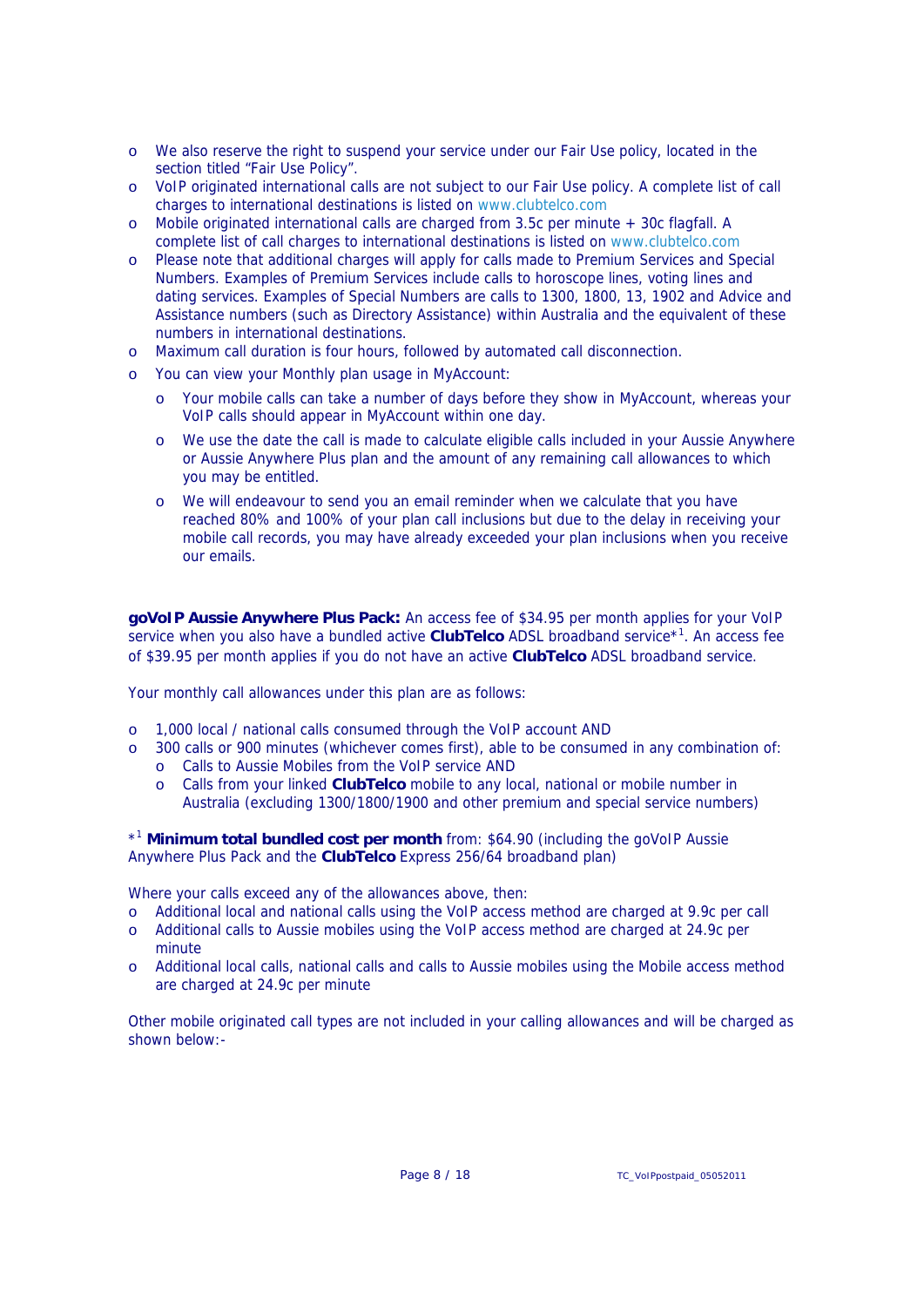| <b>Call Type</b>                | <b>Linked Mobile Calling Fees</b>    |  |  |
|---------------------------------|--------------------------------------|--|--|
| <b>Text Messages (SMS)</b>      | 12.5c each (national, international) |  |  |
| <b>Picture Messages (MMS)</b>   | 80 <sub>c</sub> each                 |  |  |
| Video Messages (Video MMS)      | 80c each                             |  |  |
| <b>Video Calls</b>              | $$1.00$ per minute + 30c flagfall    |  |  |
| <b>Voicemail Deposit</b>        | No charge                            |  |  |
| <b>Voicemail Retrieval</b>      | 20c per minute                       |  |  |
| 1800, 13/1300                   | 20c per minute + 30c flagfall        |  |  |
| Ships at Sea                    | \$5.00 per minute + 30c flagfall     |  |  |
| <b>Inmarsat Calls</b>           | \$8.00 per minute + 30c flagfall     |  |  |
| <b>Satellite Networks Calls</b> | \$7.50 per minute + 30c flagfall     |  |  |
| Premium Calls and SMS           | As per Premium Service Provider      |  |  |

| <b>Other Usage</b>                          | <b>Linked Mobile Usage Fees</b>       |  |
|---------------------------------------------|---------------------------------------|--|
| Data (within Australia)                     | 10c per MB (charged in 1MB blocks)    |  |
| Data roaming (outside Australia)            | \$11 per MB (charged in 50kb blocks)  |  |
| Blackberry data (within Australia)          | \$4 per MB (charged in 50kb blocks)   |  |
| Blackberry Long Session (within Australia)  | \$4 per MB (charged in 1MB blocks)    |  |
| Blackberry data roaming (outside Australia) | \$32 per MB                           |  |
| Calls to 122, 123 (Directory)               | 20 $c$ per minute + 30 $c$ flagfall   |  |
| <b>THRUConnect</b>                          | \$2.00 Call connection fee (flagfall) |  |
| <b>SMS Delivery Report</b>                  | 12.5c per message                     |  |
| Short Dial Codes (1210 - 1213/ 1218/ 1219)  | $20c$ per minute $+30c$ flagfall      |  |
| <b>Call Diversions</b>                      | 20 $c$ per minute $+$ 30 $c$ flagfall |  |

VoIP originated 13 and 1300 numbers are charged at 25c per call while 1800 calls incur no call charges.

## **Other Information**

- o There is a maximum of 2 Aussie Anywhere Plus plans per customer
- o We also reserve the right to suspend your service under our Fair Use policy, located in the section titled "Fair Use Policy".
- o VoIP originated international calls are not subject to our Fair Use policy. A complete list of call charges to international destinations is listed on www.clubtelco.com
- o Mobile originated international calls are charged from 3.5c per minute + 30c flagfall. A complete list of call charges to international destinations is listed on www.clubtelco.com
- o Please note that additional charges will apply for calls made to Premium Services and Special Numbers. Examples of Premium Services include calls to horoscope lines, voting lines and dating services. Examples of Special Numbers are calls to 1300, 1800, 13, 1902 and Advice and Assistance numbers (such as Directory Assistance) within Australia and the equivalent of these numbers in international destinations.
- o Maximum call duration is four hours, followed by automated call disconnection.
- o You can view your Monthly plan usage in MyAccount:
	- o Your mobile calls can take a number of days before they show in MyAccount, whereas your VoIP calls should appear in MyAccount within one day.
	- o We use the date the call is made to calculate eligible calls included in your Aussie Anywhere or Aussie Anywhere Plus plan and the amount of any remaining call allowances to which you may be entitled.
	- o We will endeavour to send you an email reminder when we calculate that you have reached 80% and 100% of your plan call inclusions but due to the delay in receiving your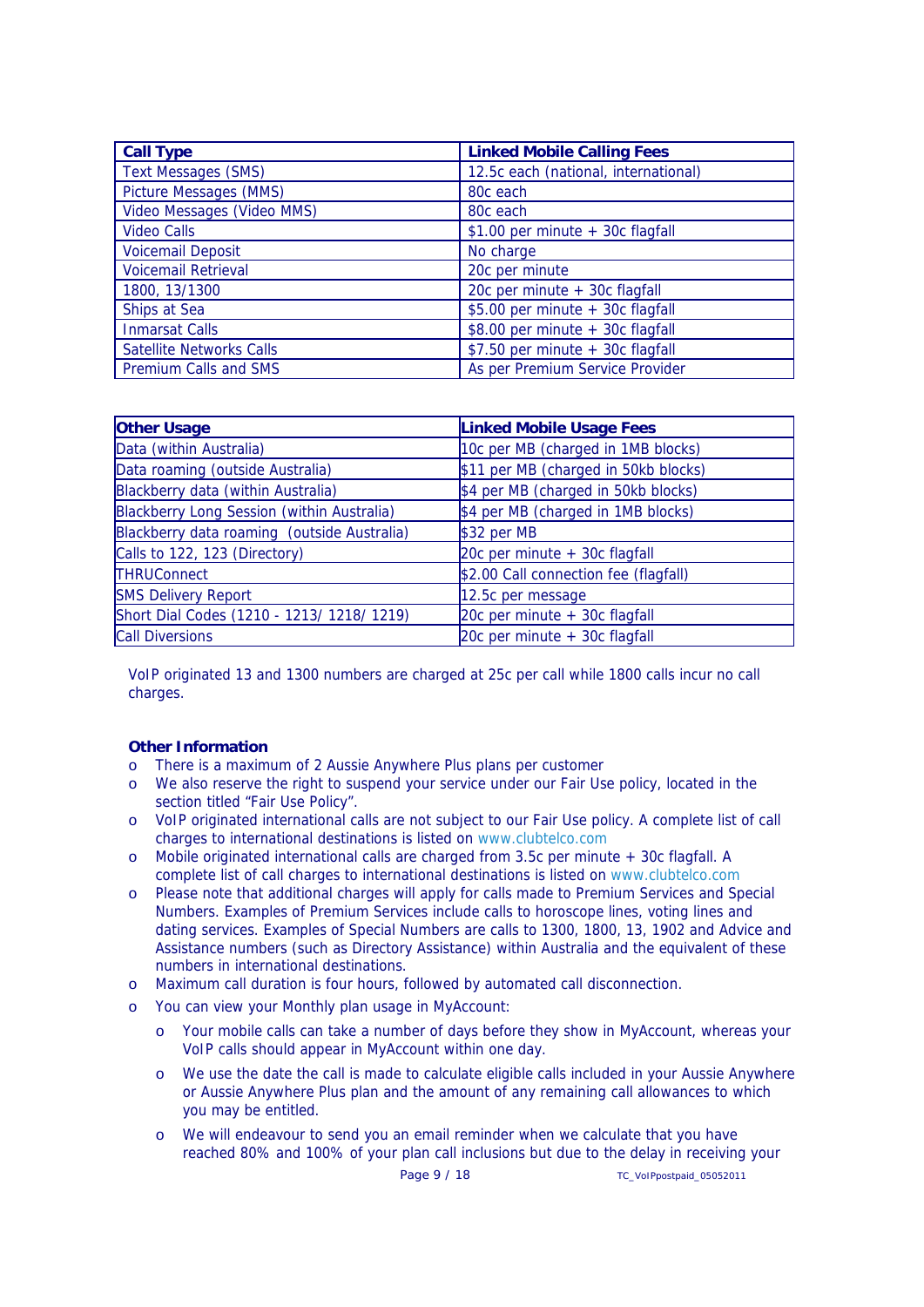mobile call records, you may have already exceeded your plan inclusions when you receive our emails.

**goVoIP Value Pack:** An access fee of \$4.95 per month applies.

Call inclusions: \$5 included call value per month. Eligible call types for the \$5 of included call value are local calls, national calls and calls to Australian mobiles. Excluded call types for the \$5 of included value are international calls and calls to Premium Services and Special Numbers such as 13 and 1300 numbers.

Call Charges: 14.9c local and national calls. 24.9c per minute for calls to Australian mobiles. A complete list of call charges to international destinations is listed on www.clubtelco.com

Please note that additional charges will apply for calls made to Premium Services and Special Numbers. Examples of Premium Services include calls to horoscope lines, voting lines and dating services. Examples of Special Numbers are calls to 1300, 1800, 13, 1902 and Advice and Assistance numbers (such as Directory Assistance) within Australia and the equivalent of these numbers in international destinations. 13 and 1300 numbers are charged at 25c per call while 1800 calls incur no call charges.

Maximum call duration is four hours, followed by automated call disconnection.

**goVoIP Starter:** No monthly access fee applies.

Call inclusions: No included call value each month.

Call Charges: 14.9c local and national calls. 24.9c per minute calls to Australian mobiles. A complete list of call charges to international destinations is listed on www.clubtelco.com

Please note that additional charges will apply for calls made to Premium Services and Special Numbers. Examples of Premium Services include calls to horoscope lines, voting lines and dating services. Examples of Special Numbers are calls to 1300, 1800, 13, 1902 and Advice and Assistance numbers (such as Directory Assistance) within Australia and the equivalent of these numbers in international destinations. 13 and 1300 numbers are charged at 25c per call while 1800 calls incur no call charges.

Maximum call duration is four hours, followed by automated call disconnection.

**goVoIP Standard:** An access fee of \$9.95 per month applies.

Call inclusions: **ClubTelco2ClubTelco** VoIP calls are included at no extra charge. No other included call value each month.

Call Charges

Half price Happy Hour calls to all landlines (6-7 pm AEST). Subject to the maximum call duration outlined below, 9.9c local/national calls. 19.9c per minute calls to Australian mobiles. A complete list of call charges to international destinations is listed on www.clubtelco.com.

Please note that additional charges will apply for calls made to Premium Services and Special Numbers. Examples of Premium Services include calls to horoscope lines, voting lines and dating services. Examples of Special Numbers are calls to 1300, 1800, 13, 1902 and Advice and Assistance numbers (such as Directory Assistance) within Australia and the equivalent of these numbers in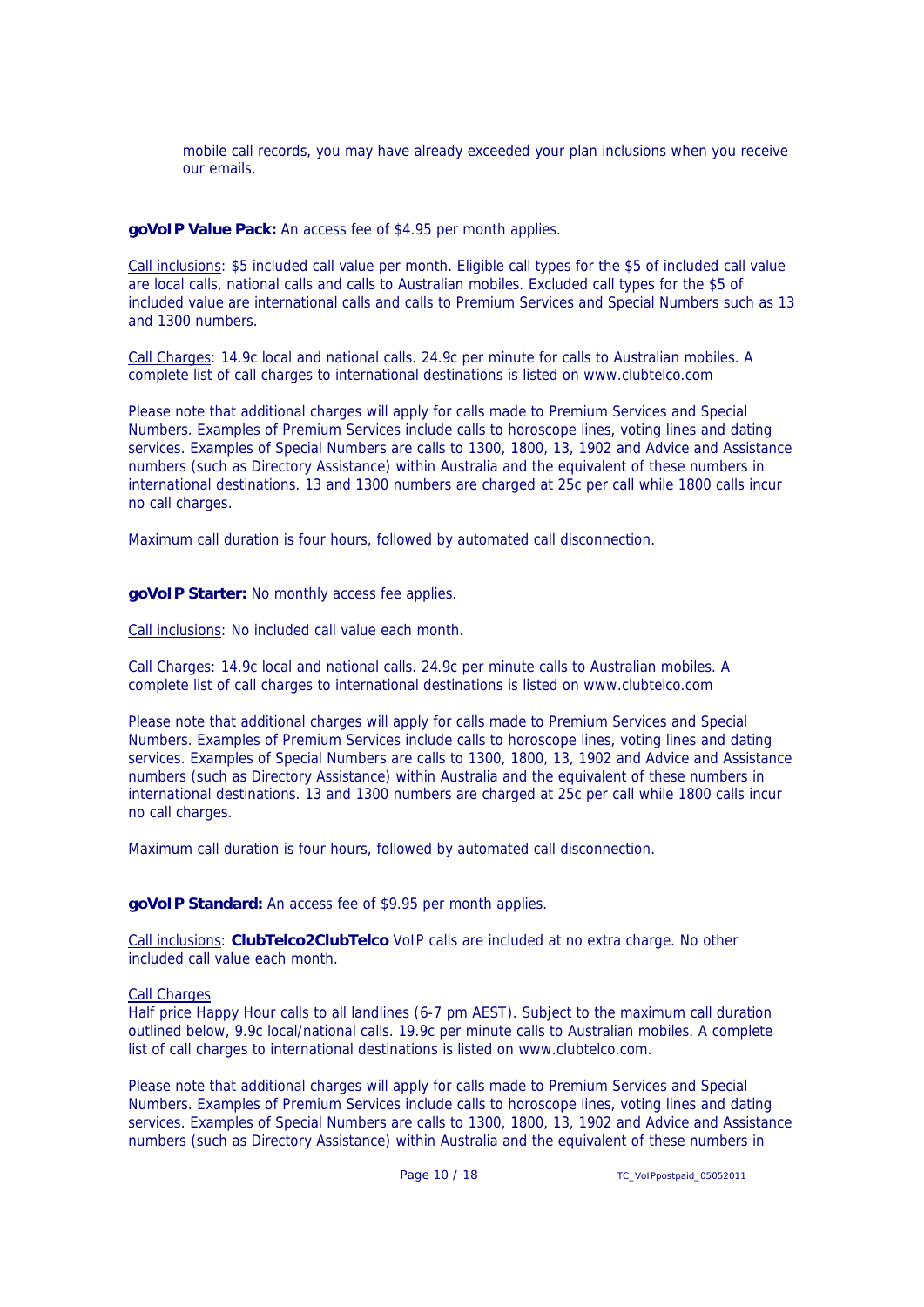international destinations. 13 and 1300 numbers are charged at 25c per call while 1800 calls incur no call charges.

Maximum call duration is four hours, followed by automated call disconnection.

**goVoIP Advance:** An access fee of \$19.95 per month applies

Call inclusions: \$15 call value per month. **ClubTelco2ClubTelco** calls also included. Eligible call types for the \$15 of included call value are local calls, national calls, international calls, Half Price Happy Hour calls to all landlines (6-7 pm AEST). Excluded call types for the \$15 of monthly included value are calls to Australian mobiles and calls to Premium Services and Special Numbers such as 13 and 1300 numbers.

Call Charges: Subject to the maximum call duration outlined below, 9.9c local/national calls. 19.9c per minute calls to Australian mobiles. A complete list of call charges to international destinations is listed on www.clubtelco.com

Please note that additional charges will apply for calls made to Premium Services and Special Numbers. Examples of Premium Services include calls to horoscope lines, voting lines and dating services. Examples of Special Numbers are calls to 1300, 1800, 13, 1902 and Advice and Assistance numbers (such as Directory Assistance) within Australia and the equivalent of these numbers in international destinations. 13 and 1300 numbers are charged at 25c per call while 1800 calls incur no call charges.

Maximum call duration is four hours, followed by automated call disconnection.

**goVoIP Premium / ClubVoIP Premium:** An access fee of \$29.95 per month applies.

Call inclusions: \$30 call value per month. **ClubTelco2ClubTelco** calls also included. Eligible call types for the \$30 of included call value are local calls, national calls, international calls, Half Price Happy Hour calls to all landlines (6-7 pm AEST) and calls to 13, 1300 and other Premium Services and Special Numbers. Excluded call types for the \$30 of monthly included value are calls to Australian mobiles and calls to Premium Services and Special Numbers such as 13 and 1300 numbers.

Call Charges: Subject to the maximum call duration outlined below, 9.9c local/national calls. 19.9c per minute calls to Australian mobiles. A complete list of call charges to international destinations is listed on www.clubtelco.com.

Please note that additional charges will apply for calls made to Premium Services and Special Numbers. Examples of Premium Services include calls to horoscope lines, voting lines and dating services. Examples of Special Numbers are calls to 1300, 1800, 13, 1902 and Advice and Assistance numbers (such as Directory Assistance) within Australia and the equivalent of these numbers in international destinations. 13 and 1300 numbers are charged at 25c per call while 1800 calls incur no call charges.

Maximum call duration is four hours, followed by automated call disconnection.

## **goVoIP Supercap**

Call inclusions: \$60 call value per month. **ClubTelco2ClubTelco** calls also included. Eligible call types for the \$60 of included call value are local calls, national calls, international calls, Half Price Happy Hour calls to all landlines (6-7 pm AEST) and calls to 13, 1300 and other Premium Services and Special Numbers. Excluded call types for the \$60 of monthly included value are calls to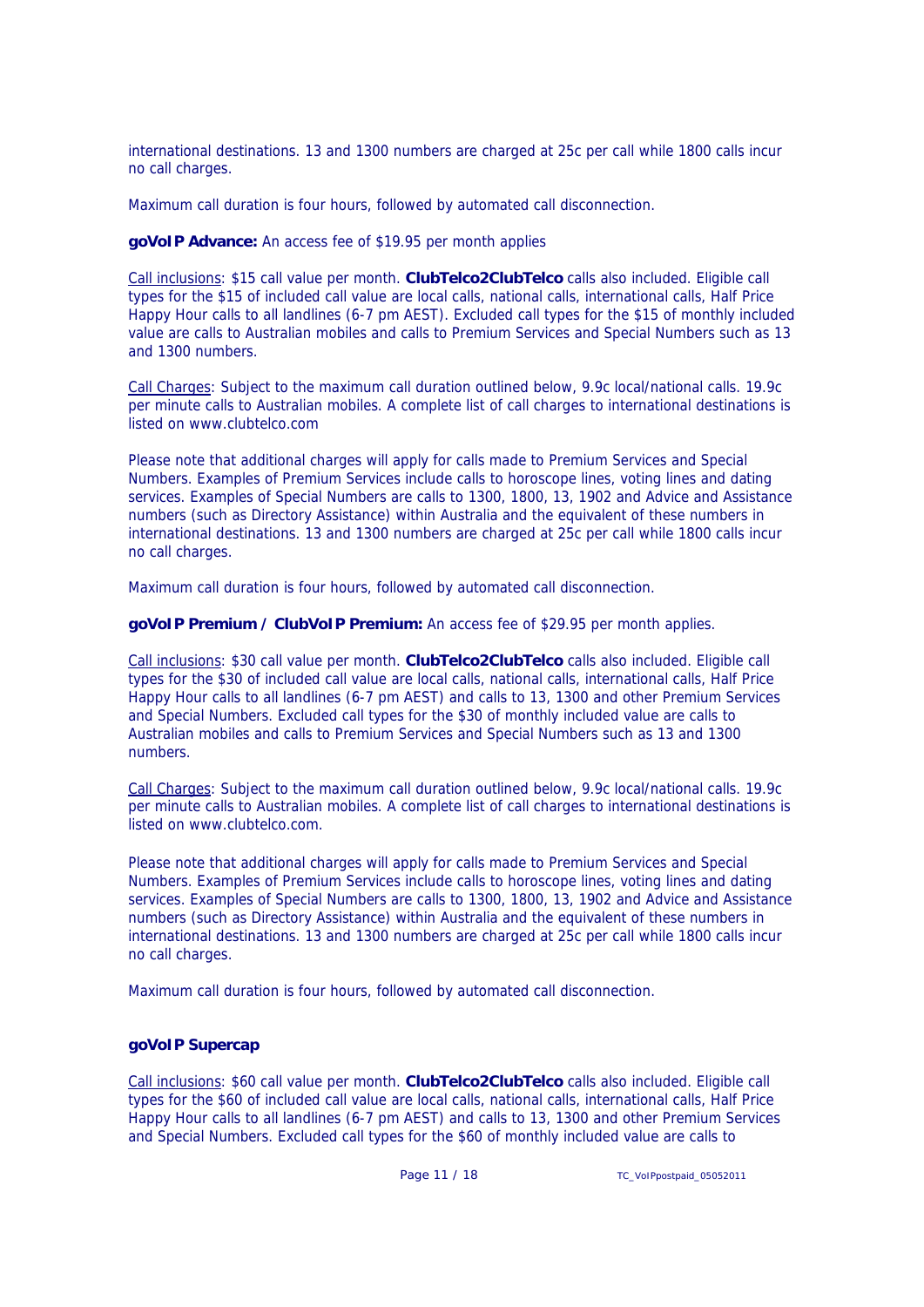Australian mobiles and calls to Premium Services and Special Numbers such as 13 and 1300 numbers.

Call Charges: Subject to the maximum call duration outlined below, 9.9c local/national calls. 19.9c per minute calls to Australian mobiles. A complete list of call charges to international destinations is listed on www.clubtelco.com

Please note that additional charges will apply for calls made to Premium Services and Special Numbers. Examples of Premium Services include calls to horoscope lines, voting lines and dating services. Examples of Special Numbers are calls to 1300, 1800, 13, 1902 and Advice and Assistance numbers (such as Directory Assistance) within Australia and the equivalent of these numbers in international destinations. 13 and 1300 numbers are charged at 25c per call while 1800 calls incur no call charges.

Maximum call duration is four hours, followed by automated call disconnection.

# **CALL CHARGES**

#### **All VoIP Plans**

Call charges advertised include GST. Calls are billed in 1 minute increments. All calls will be rounded up to the next cent. No connection fees apply.

Call value, time and count inclusions (where applicable) are applied on a monthly basis and must be used within the billing month and cannot be rolled over. Calls to 13, 1300, 1900, 0055 numbers and to certain international destinations incur surcharges.

Please note that additional charges will apply for calls made to Premium Services and Special Numbers. Examples of Premium Services include calls to horoscope lines, voting lines and dating services. Examples of Special Numbers are calls to 1300, 1800, 13, 1902 and Advice and Assistance numbers (such as Directory Assistance) within Australia and the equivalent of these numbers in international destinations. 13 and 1300 numbers are charged at 25c per call while 1800 calls incur no call charges.

Charges for Inmarsat calls and calls to Satellite Networks vary and are included in the International Calling Rates listed on www.clubtelco.com.

Maximum call duration is four hours, followed by automated call disconnection.

## **VoIP Plans with International Call Inclusions**

The following information relates to our World, Biz World, Aussie & World, Aussie Plus & World, Aussie Biz Plus & Biz World Packs.

These packs provide international access to 134 countries as follows:-

- o access to 36 countries at no extra charge and no surcharge
- o 30 countries at only 20c per call surcharge,
- o 50 countries at just 50c per call surcharge
- o 18 countries at just 75c per call surcharge

## **Call these 36 countries at NO EXTRA CHARGE (landline only)**

Argentina, Austria, Belgium, Bulgaria<sup>\*2</sup>, Canada, China<sup>\*2</sup>, Cyprus, Denmark, France, Germany, Greece, Hong Kong, Ireland, Israel, Italy, Korea South, Malaysia, Mexico, Netherlands, New Zealand, Norway, Panama, Peru, Poland, Portugal, Puerto Rico, Singapore, Spain, Sweden, Switzerland, Taiwan, Thailand, Turkey, UK, USA, Vatican City.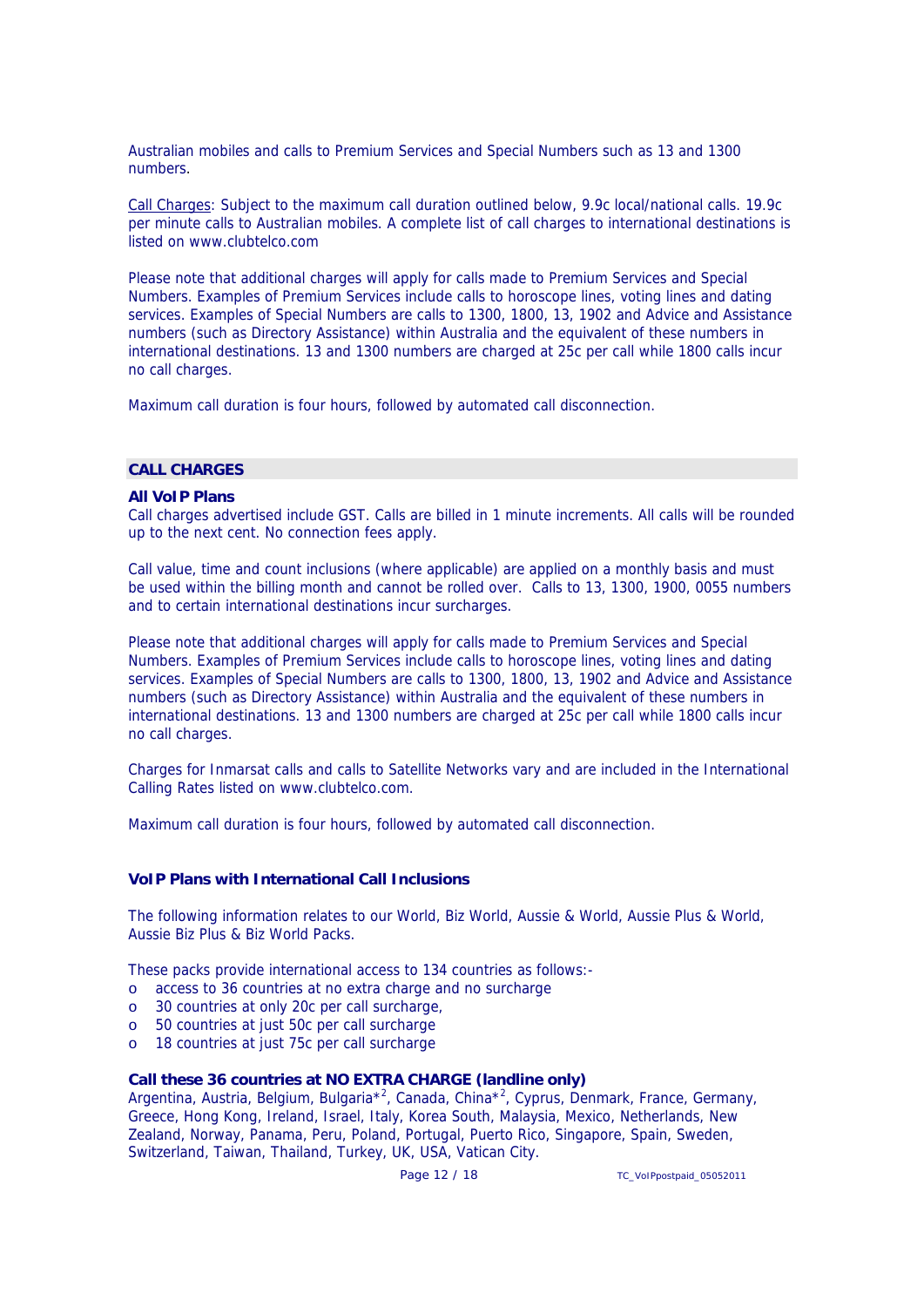#### **Call these 30 countries for 20c per call (landline only)**

Andorra, Brazil, Cambodia, Chile, Colombia, Croatia, Czech Republic\*<sup>2</sup>, Ecuador, Estonia, Finland, Guam, Hungary, Iceland, India<sup>\*2</sup>, Indonesia, Japan, Jordan, Kuwait, Luxembourg, Martinique, Monaco, Paraguay, Romania, Russia<sup>\*2</sup>, Rwanda, San Marino, Slovak Republic, South Africa, Venezuela, Zimbabwe.

#### **Call these 50 countries for 50c per call (landline only)**

| Calls to landlines: | Albania, Algeria, American Samoa, Armenia, Bahamas, Bahrain, Bangladesh,      |
|---------------------|-------------------------------------------------------------------------------|
|                     | Bermuda, Bolivia, Botswana, Brunei, Burundi, Cameroon, Costa Rico, Egypt,     |
|                     | El Salvador, Gabon, Georgia, Ghana, Gibraltar, Iran, Iraq, Kazakhstan, Kenya, |
|                     | Kyrgyzstan, Laos, Latvia, Liechtenstein, Lithuania, Macau, Macedonia, Malawi, |
|                     | Malta, Mauritius, Mongolia, Mozambique, Nigeria, Saudi Arabia, Serbia,        |
|                     | Seychelles, Slovenia, Swaziland, Tajikistan, Uganda, Ukraine, Uruguay,        |
|                     | Uzbekistan, Zambia.                                                           |
| Calls to mobiles:   | Malta, Uruguay                                                                |

#### **Call these 18 destinations for 75c per call**

Calls to landlines: , Philippines<sup>\*2</sup>, Sri Lanka<sup>\*2</sup>, Turkmenistan and Vietnam. Calls to mobiles: China, Costa Rica, Cyprus, Guam, Hong Kong, Korea South, Macau, Malaysia, Mariana Island, Peru, San Marino, Singapore and Thailand.

Eligible calls are to landlines only unless identified as a mobile calling destination.

\*<sup>2</sup> Calls to the following countries are to the specified landline destinations shown below only:-

- o Bulgaria Sofia
- o Czech Republic Prague
- o China Beijing, Fuzhou, Guangdong, Shanghai, Shenzen
- o India Kolkata/Calcutta, Hyderabad, Chennai/Madras, Mumbai, New Delhi
- o Pakistan Islamabad and Lahore
- o Philippines Manila
- o Russia Khabaovsk, Moscow, Nakhodka
- o Sri Lanka Colombo

Where your calls exceed any of the allowances included in your VoIP plan, then standard international VoIP rates apply to these additional calls. Also, where applicable, the standard VoIP rate of 9.9c per call for local / national calls and 19.9c per minute for calls to Australian mobiles will also be for additional calls not covered within your monthly calling allowance.

We also reserve the right to suspend your service under our Fair Use policy, located in the section titled "Fair Use Policy".

#### **VoIP HARDWARE**

As from Monday 10<sup>th</sup> August 2009, customers can select from three different ATA (analog telephone adaptor) repayment choices:-

- 1. Upfront: \$99.00 on the first bill (current arrangement)
- 2. Split Payment: \$99.00 split into three equal payments on the first three invoices (\$33.00 each payment). Minimum Total Cost Price is \$99 plus a \$19.95 delivery fee
- 3. Contract : \$5 per month over a 24 month contract for a Minimum Total Cost Price of \$120.00 plus a \$19.95 delivery fee, or \$10 per month over a 12 month contract for a Minimum Total Cost Price of \$120.00 plus a \$19.95 delivery fee

Should you cancel your VoIP account prior to your hardware being fully paid, then your next invoice will include any remaining unpaid hardware fees. For example, you sign up to a 24 month VoIP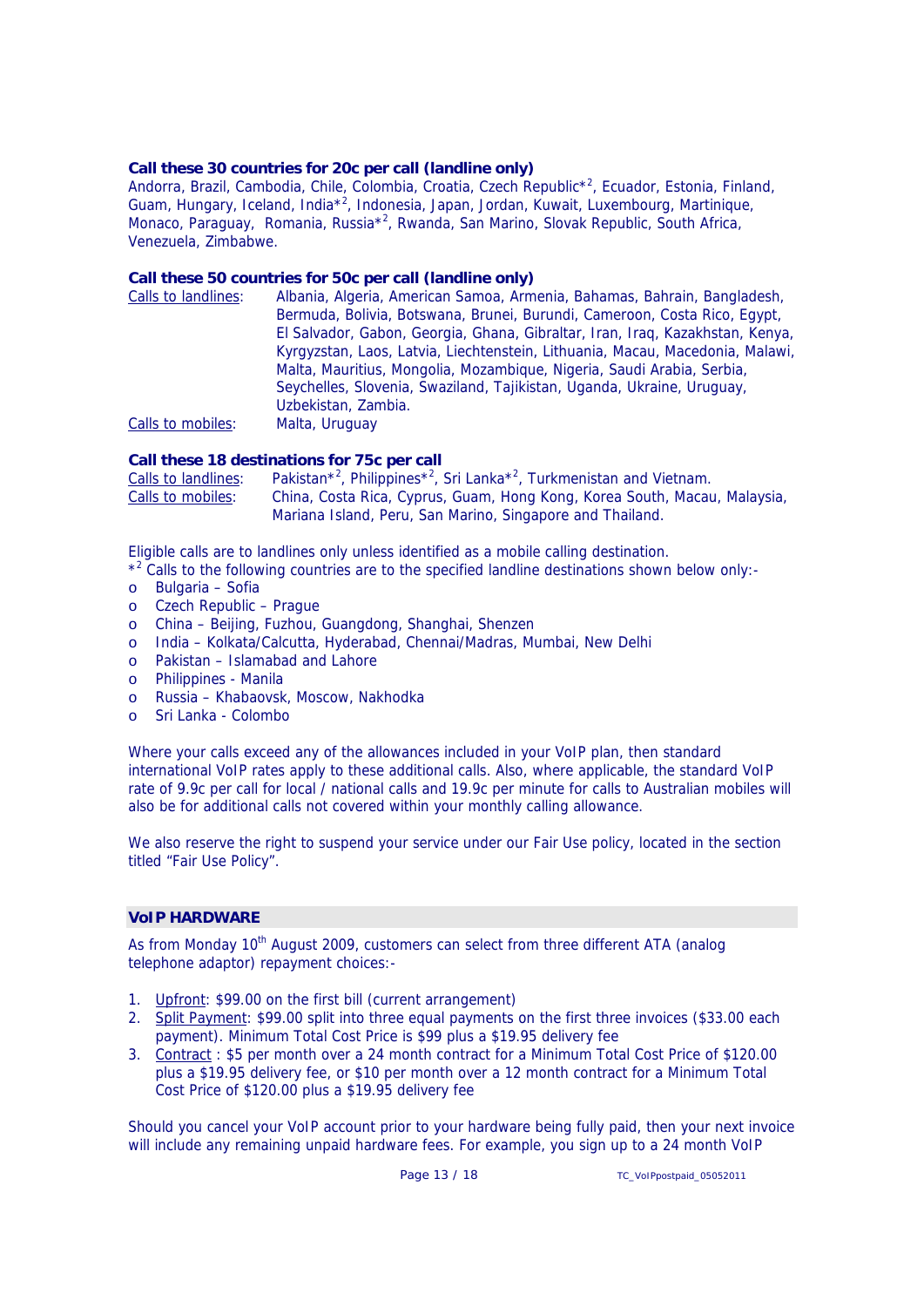plan to enable the ATA cost to be spread over the contract term rather than being paid upfront. After 18 months you cancel your account. Your next account will therefore also include 6 x  $$5 =$ \$30 of ATA charges.

If we:

- provide you with equipment at no charge or a discounted charge because you have entered into a fixed term contract with us, or
- provide you with equipment that you pay for in installments over a fixed term contract,

that equipment will remain the property of **ClubTelco** until the contract term ends.

If you select any other hardware such as a headset or a broadband modem at the time of signing up with either a split payment or a 12/24 month contract with your ATA, then the other hardware must be paid for upfront on your next invoice.

# **VALUE ADDED SERVICES**

The following value added services are available:

| Plan                                    | <b>Included DID</b>   | 1300/1800              |
|-----------------------------------------|-----------------------|------------------------|
| <b>Name</b>                             | Numbers <sup>*1</sup> | Discount <sup>*2</sup> |
|                                         | (if requested)        |                        |
| goVoIP Aussie Anywhere Pack             |                       | <b>No</b>              |
| goVoIP Aussie Anywhere Plus Pack        |                       | <b>No</b>              |
| goVoIP Aussie Pack                      |                       | <b>No</b>              |
| goVoIP Aussie Plus Pack                 |                       | <b>No</b>              |
| goVoIP World Pack                       |                       | <b>No</b>              |
| goVoIP Value Pack                       |                       | <b>No</b>              |
| goVoIP Starter Pack*3                   | $\Omega$              | <b>No</b>              |
| goVoIP Standard Pack                    |                       | <b>No</b>              |
| goVoIP Advance Pack                     |                       | <b>No</b>              |
| goVoIP Premium Pack                     |                       | <b>No</b>              |
| goVoIP Supercap Pack                    |                       | <b>No</b>              |
| goVoIP Aussie Biz Plus Pack             | 5                     | <b>Yes</b>             |
| goVoIP Biz World Pack                   |                       | <b>No</b>              |
| goVoIP Aussie & World Pack              |                       | <b>No</b>              |
| goVoIP Aussie Plus & World Pack         |                       | <b>No</b>              |
| goVoIP Aussie Biz Plus & Biz World Pack | 5                     | <b>Yes</b>             |
| goVoIP Aussie Biz Pack                  | $\overline{2}$        | <b>Yes</b>             |

\*1 Additional DID (direct in dial) numbers are charged at \$4.95 per month

\*2 **ClubTelco** waives the monthly access fee for **one** 1300 or 1800 number only while the number remains active. Any subsequent 1300 or 1800 numbers incur a charge of \$15 per month access fee per number.

\*3 This plan requires no monthly commitment.

## **VoIP CONNECTIVITY**

You are responsible for ensuring that your VoIP service is working correctly. If your broadband connection is not working or is set up incorrectly, or if your VoIP Analogue Terminal Adaptor (ATA) is set up incorrectly, or there is a power failure, your VoIP service will not work. If any of these events occurs, telephone calls cannot be made using the VoIP service, including calls to 000.

If you use a telephone connected to an ATA to make VoIP calls, and you are unsure if your VoIP service is working correctly, **ClubTelco** recommends that you make a test call to a telephone (such as a mobile phone) that supports Calling Number Display. If the number displayed during your test call is not your VoIP phone number, the call is not being made using your VoIP service.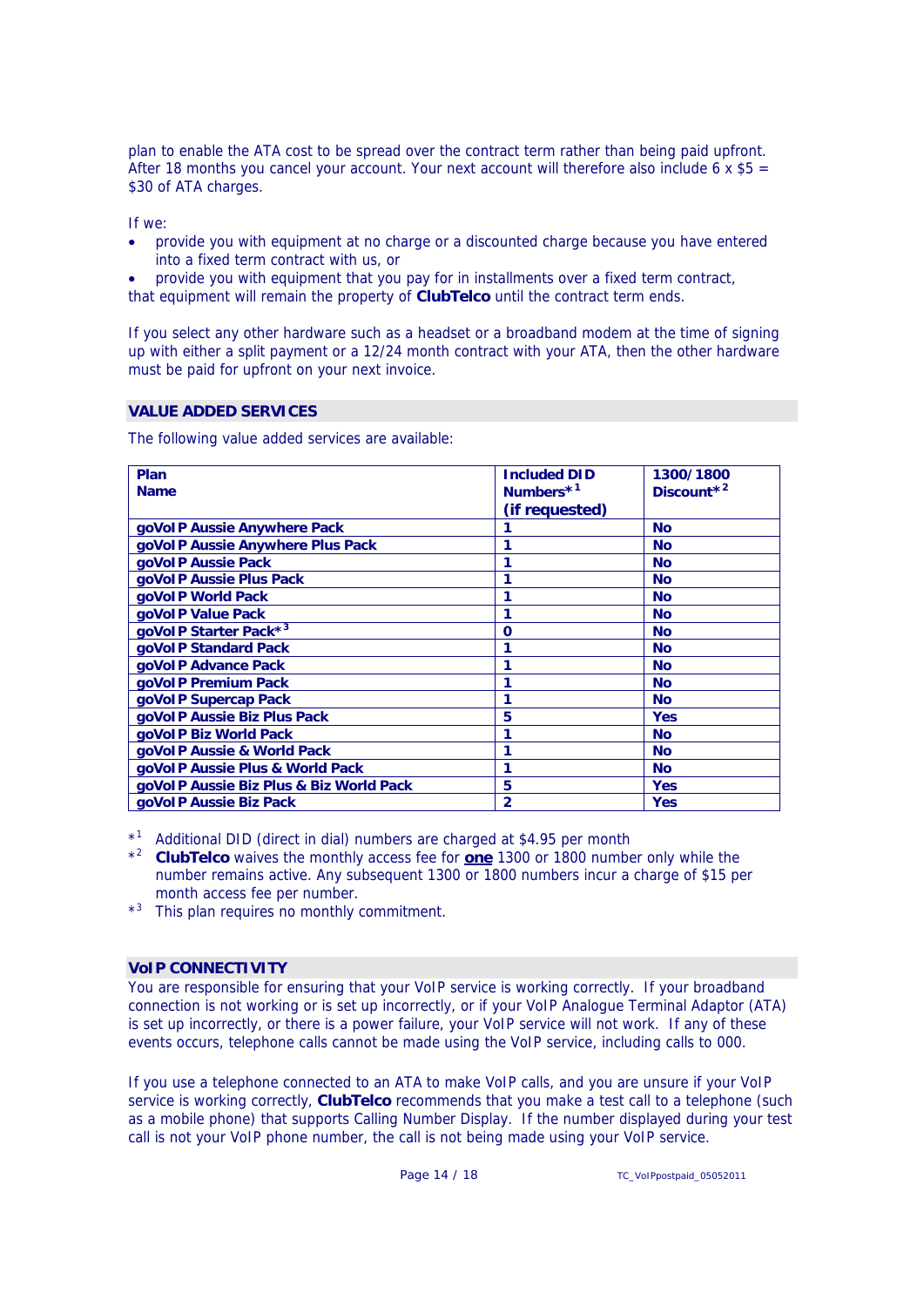**ClubTelco** does not accept any responsibility for the costs associated with any calls you may make using your landline instead of your VoIP service.

#### **EARLY CONTRACT TERMINATION FEE**

If your VoIP plan is purchased as part of a contracted bundle of **ClubTelco** services, then an Early Contract Termination Fee of \$50.00 will be applied for disconnection of your VoIP plan prior to contract expiration.

#### **FAIR USE POLICY**

**ClubTelco** may contact you if you undertake an unusually high use of the service. Even if we do not contact you, we reserve the right to suspend or cancel your service where your use exceeds reasonable volumes as determined by **ClubTelco** from time to time.

Our Fair Use policy applies to the following plans:

goVoIP Aussie Pack, goVoIP Aussie Plus Pack, goVoIP World Pack, goVoIP Aussie Biz Plus Pack, goVoIP Biz World, goVoIP Value & World, goVoIP Aussie & World, goVoIP Aussie Plus & World, goVoIP Aussie Biz Plus & Biz World, goVoIP Aussie Biz Pack, Biz Duo – Bonus and Biz Duo - Boost.

For all plans listed above (apart from Biz Duo – Bonus and Biz Duo – Boost), calls made which exceed the plan monthly calling allowances will be charged at standard VoIP rates. In particular local / national calls are charged at 9.9c per call while calls to Australian mobiles are charged at 24.9c per minute. International calls are charged at standard International VoIP rates.

Our Fair Use policy may change from time to time without notice.

#### **SERVICE RESTRICTIONS**

For certain plans, we place restrictions on the number of services you can have active. These restrictions are:

- 1. goVoIP Aussie Pack 1 service per customer.
- 2. goVoIP Aussie Plus Pack 2 services per customer. If you have a goVoIP Aussie Plus Pack, you cannot also have a goVoIP Aussie Pack.
- 3. goVoIP Aussie Biz Pack 2 services per customer. If you have a goVoIP Aussie Biz Pack, you cannot also have a goVoIP Aussie Plus Pack or goVoIP Aussie Pack.
- 4. goVoIP Aussie Biz Plus Pack 3 services per customer. If you have a goVoIP Aussie Biz Plus Pack, you cannot also have a goVoIP Aussie Pack or goVoIP Aussie Plus Pack or goVoIP Aussie Biz Pack.
- 5. goVoIP World Pack 1 service per customer.
- 6. goVoIP Value & World Pack 1 service per customer. If you have a goVoIP Value & World Pack, you cannot also have a goVoIP Aussie & World Pack.
- 7. goVoIP Aussie Biz & World 2 services per customer. If you have a goVoIP Aussie Biz & World Pack, you cannot also have a goVoIP World Pack or goVoIP Aussie & World Pack or goVoIP Value & World Pack.
- 8. goVoIP Biz World Pack 2 services per customer. If you have a goVoIP Biz World Pack, you cannot also have a goVoIP World Pack or goVoIP Aussie & World Pack or goVoIP Value & World Pack.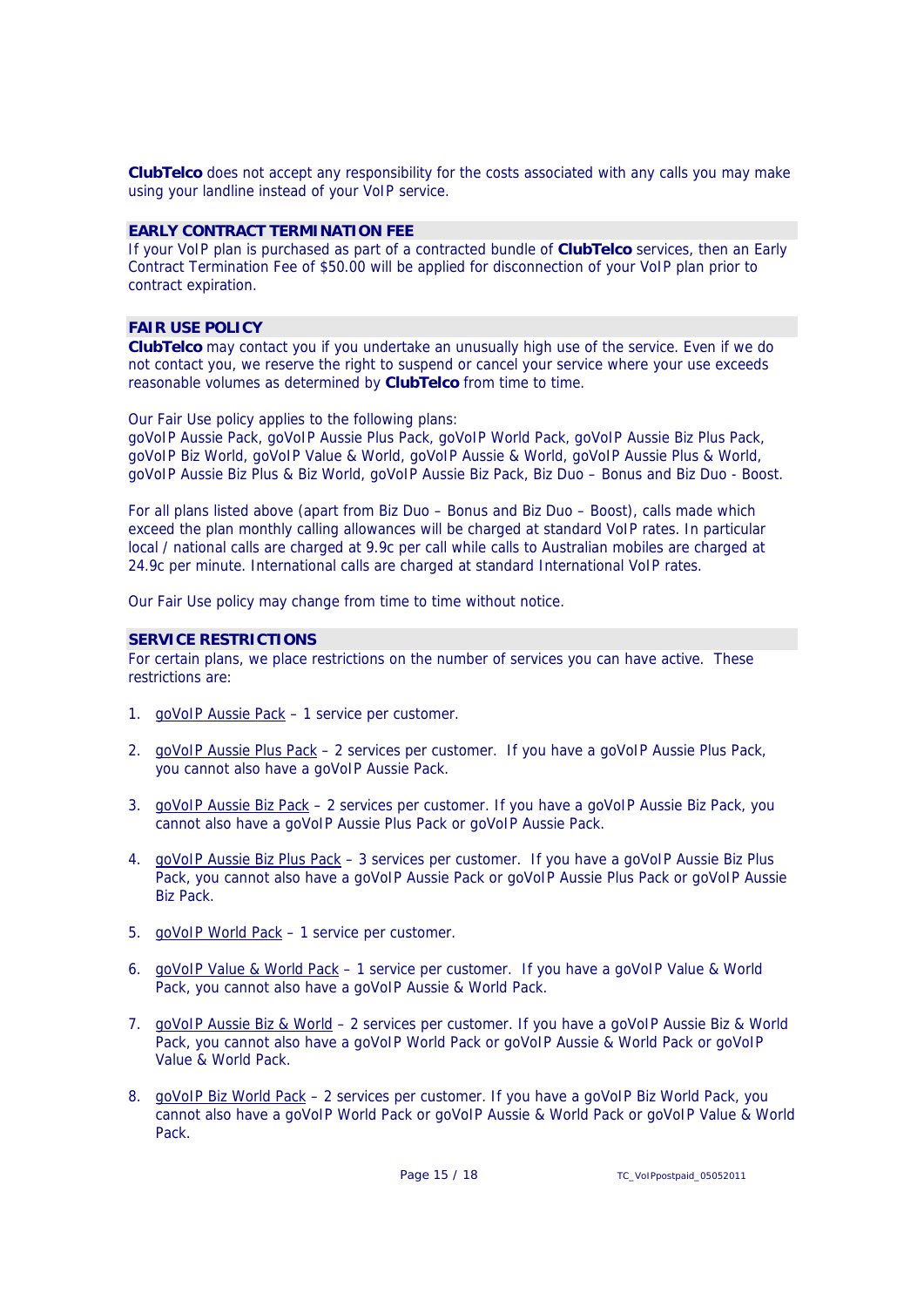- 9. goVoIP Aussie & World Pack 1 service per customer. If you have a goVoIP Aussie & World pack, you cannot also have a goVoIP Value & World Pack or a standalone goVoIP Aussie Pack or goVoIP World pack.
- 10. goVoIP Aussie Plus & World Pack 2 services per customer. If you have a goVoIP Aussie Plus & World pack, you cannot also have a goVoIP Aussie & World Pack, or goVoIP Value & World Pack, or a standalone goVoIP Aussie Pack or goVoIP Aussie Plus Pack or goVoIP World pack.
- 11. goVoIP Aussie Biz Plus & Biz World Pack 2 services per customer. If you have a goVoIP Aussie Biz Plus & Biz World pack, you cannot also have a goVoIP Aussie & World Pack or goVoIP Aussie Plus & World pack, or goVoIP Value & World Pack or a standalone goVoIP Aussie Pack or goVoIP Aussie Plus Pack, or goVoIP Aussie Biz Pack or goVoIP World pack.
- 12. goVoIP Aussie Anywhere Pack 2 services per customer. If you have a goVoIP Aussie Anywhere pack, you cannot also have a goVoIP Aussie Biz Plus & Biz World pack, or goVoIP Aussie & World Pack or goVoIP Aussie Plus & World pack, or goVoIP Value & World Pack or a standalone goVoIP Aussie Pack or goVoIP Aussie Plus Pack, or goVoIP Aussie Biz Pack or goVoIP World pack.
- 13. goVoIP Aussie Anywhere Plus Pack 2 services per customer. If you have a goVoIP Aussie Anywhere Plus pack, you cannot also have a goVoIP Aussie Anywhere pack or goVoIP Aussie Biz Plus & Biz World pack, or goVoIP Aussie & World Pack or goVoIP Aussie Plus & World pack, or goVoIP Value & World Pack or a standalone goVoIP Aussie Pack or goVoIP Aussie Plus Pack, or goVoIP Aussie Biz Pack or goVoIP World pack.

## **RIGHT TO TERMINATE OR SUSPEND SERVICES**

We supply the services listed below for the purpose of you making calls from your home, or for making calls for business purposes. We do not consent to you using the service for resale or resupply.

The services listed below are not available for use in a call centre or telemarketing environment. If we detect excessive or unusual use of your service, we reserve the right to terminate the service. Excessive or unusual use means where there is a high volume of usage outside of normal usage patterns or other usage which suggests irregular network access (for example, where a call remains connected for an unusually long period of time, where an unusual pattern of short calls is made in a short period of time, or where an unusually large volume of calls are made, particularly to premium-rate or international services).

Services included in this clause are:

goVoIP Aussie Pack goVoIP Aussie Plus Pack goVoIP Aussie Biz Pack goVoIP Aussie Biz Plus Pack goVoIP World Pack goVoIP Biz World Pack goVoIP Aussie & World Pack goVoIP Aussie Plus & World Pack goVoIP Aussie Biz Plus & World Pack goVoIP Value & World Pack goVoIP Aussie Anywhere Pack goVoIP Aussie Anywhere Plus Pack Biz Duo – Boost Biz Duo - Bonus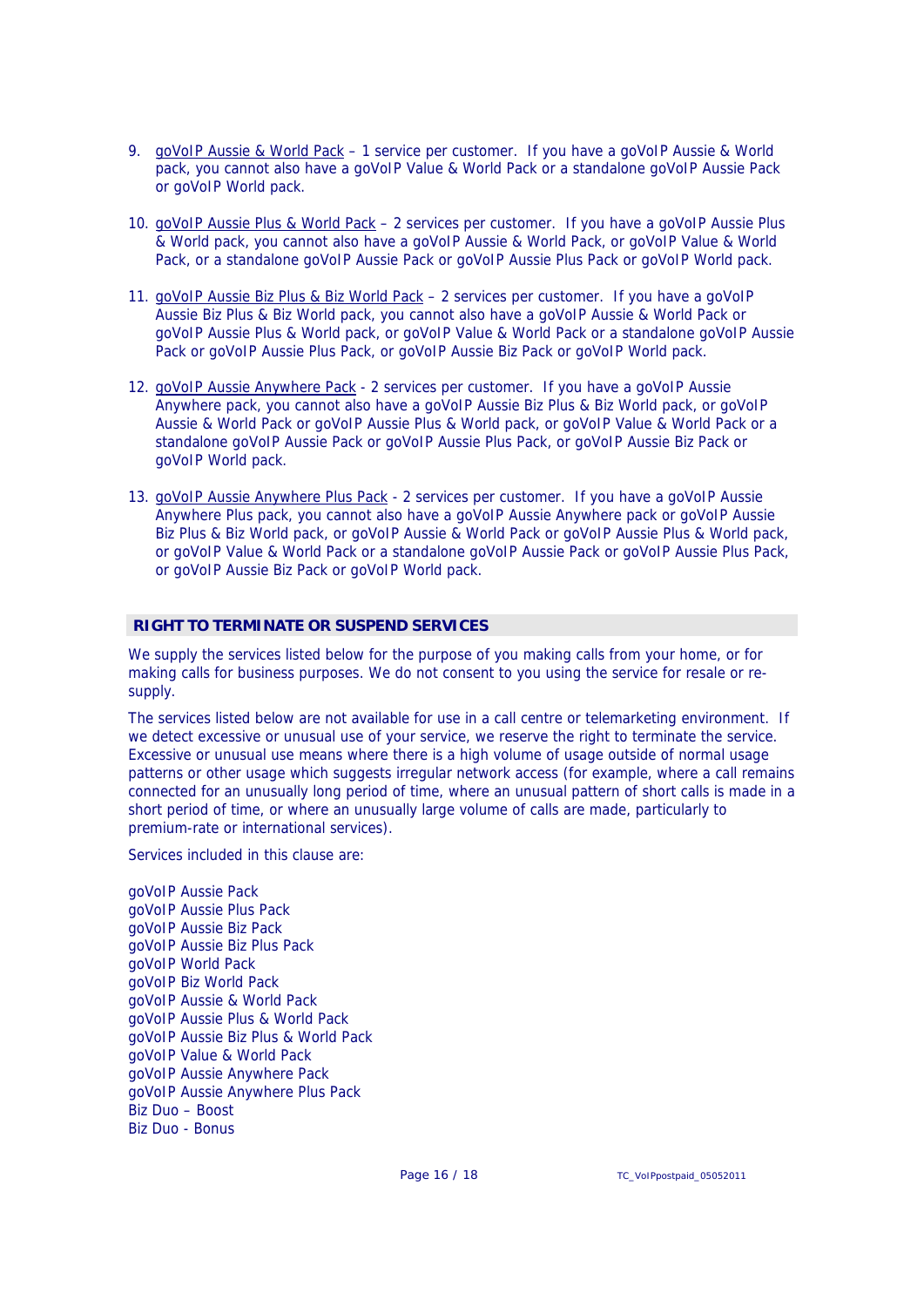## **ACCESS TO EMERGENCY SERVICES**

**ClubTelco** VoIP supports access to 000 or other similar emergency service telephone numbers, however **ClubTelco** recommends you call from a fixed line. As a **ClubTelco** VoIP customer, it is important to understand that your VoIP service is a secondary line and as such, **ClubTelco** recommends that you utilise your primary phone line for emergency related calls. It is also important that you are aware that location information may not be provided or can be incorrect for emergency services, for example:

- 1. If you are using your VoIP service from a location other than the location advised to us, the location information passed through to emergency services will not be correct
- 2. If you have an outbound only service, no location information can be provided

In these cases, or if you have any concern that the location information provided to the emergency services operator may not be correct, you should confirm your location with the emergency services operator.

## **DID (Direct In Dial) NUMBER**

All plans except for the goVoIP Starter will include a real DID number. You will be allocated a number either within your current area zone (depending on your current telephone number), or within a region of your choice. All user details that are offered to a customer while they are purchasing the **ClubTelco** VoIP service will always remain the property of **ClubTelco**. This includes, but is not limited to, usernames, passwords and access phone numbers. Disconnected **ClubTelco** VoIP services that originally had a DID number will have that number held for a period of not more than 90 days before it is reissued to a new customer.

The goVoIP Starter \$0 plan is an outbound service only, so no local telephone number is available with this plan.

## **CLUBTELCO SOFTPHONE**

A **ClubTelco** softphone is available to customers; this option uses software on your PC. The software is provided to customers for the intention of making calls with the **ClubTelco** VoIP service using a Windows 2000, XP or Vista based computer. You will require a valid **ClubTelco** VoIP account for this application to work. This application can be installed on as many computers as you choose and is free to download and use.

#### **LOCAL NUMBER PORTABILITY**

You authorise for your telephone number(s) to be ported to **ClubTelco** Communications Pty Limited ("**ClubTelco**"). A one off charge of \$9.95 will be charged to your **ClubTelco** account to port your existing telephone number. **ClubTelco** does not warrant that it can port your telephone number from your current service provider. Your current service provider may reject a port request if the information you provide is incorrect or does not match the data held by them. In this case, you authorise **ClubTelco** to correct the information and resubmit the request to port your telephone number to **ClubTelco**, or dispute the rejection by your current service provider. A porting request may also be rejected for other reasons as stated in the LNP Industry Code. **ClubTelco** does not warrant that the telephone number will be ported within any specified timeframe. Porting hours of operation are 8am to 5pm AEST/AEDST, Monday to Friday, excluding national public holidays. Cutover can only be initiated at least 3 business days after the porting notification advice is sent by **ClubTelco** to your current service provider. If a port request is rejected and needs to be resubmitted, cutover cannot take place for at least another 3 business